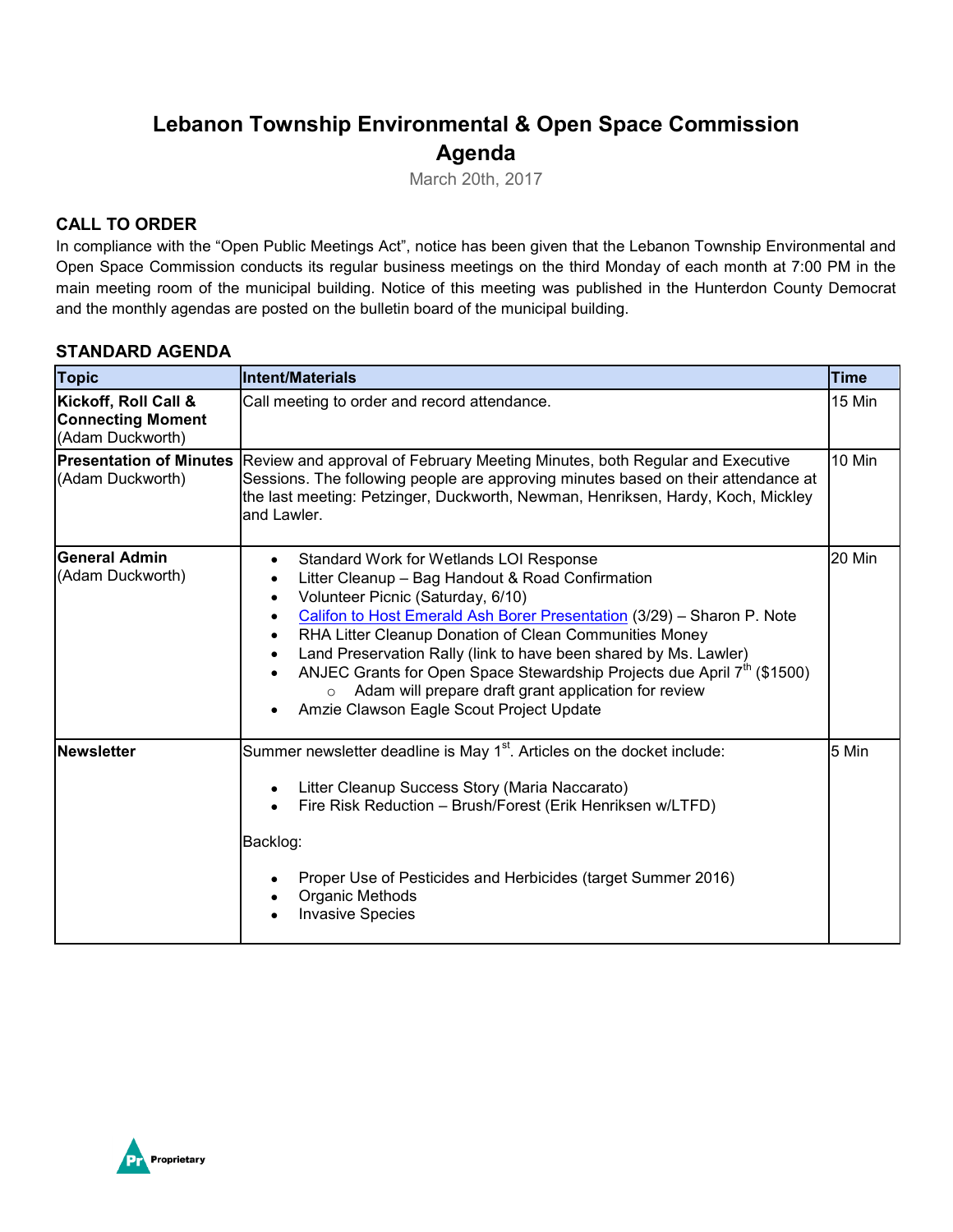| <b>Topic</b>            | <b>Intent/Materials</b>                                                                                                                                                                                                                                                                                                                                                                                                                                                                                                                                                                               | <b>Time</b> |
|-------------------------|-------------------------------------------------------------------------------------------------------------------------------------------------------------------------------------------------------------------------------------------------------------------------------------------------------------------------------------------------------------------------------------------------------------------------------------------------------------------------------------------------------------------------------------------------------------------------------------------------------|-------------|
| <b>Reports</b>          | Provide updates on the following standard topics below; see pre-submitted updates<br>in Attachment 1.<br>EOSC Budget (Duckworth)<br>Planning Board (Duckworth)<br>Highlands Act (Duckworth)<br>$\bullet$<br>Musconetcong Watershed Association (Henriksen)<br>Raritan Headwaters Association (Lawler)<br>Sustainable Jersey (Duckworth)                                                                                                                                                                                                                                                               | 15 Min      |
| Correspondence          | Acknowledge and share any formal correspondence received by EOSC chair or<br>informal correspondence received by EOSC members.<br>None                                                                                                                                                                                                                                                                                                                                                                                                                                                                | 5 Min       |
| <b>Focus Topics</b>     | A select set of topics that require deeper discussion.<br>Partnership with the Recreation Committee on the Bee Program<br><b>NJWSA Property Agreement Status</b>                                                                                                                                                                                                                                                                                                                                                                                                                                      | 20 Min      |
| <b>Portfolio Review</b> | Project Leads to provide brief status report and overview on next steps for active<br>projects. Pre-submitted updates are requested prior to the meeting and included as<br>part of the agenda to help ensure a timely meeting; see <b>Attachment 2</b> .<br>Litter Cleanup (Naccarato)<br>Well Testing (Lawler)<br>Energy Gold (Pepperman)<br>Open Space and Preserved Property Mapping (Duckworth)<br>Bunnvale Grant (Hardy)<br>Goracy Trail (Hardy)<br>Memorial Park Bio-Blitz (To Be Removed)<br>Recycling Actions (Mickley)<br>$\bullet$<br>NJ Water Supply Property Agreement Refresh (Mickley) | 20 Min      |

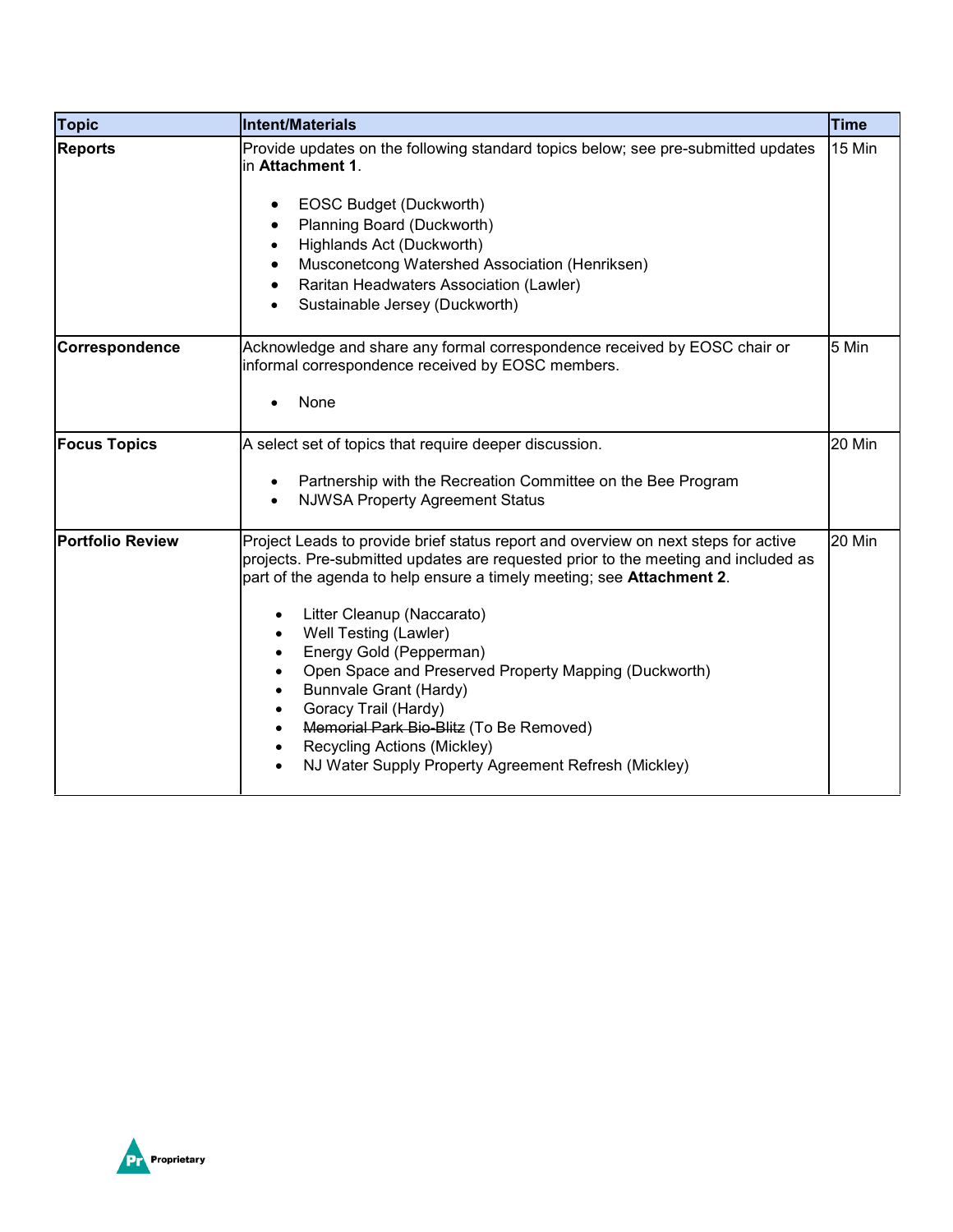# **Attachment 1 – Reports: Pre-submitted Updates**

### **EOSC Budget (Duckworth)**

No update submitted prior to the meeting.

### **Planning Board (Duckworth)**

No update submitted prior to the meeting

### **Highlands Act (Duckworth)**

No update submitted prior to the meeting.

### **Musconetcong Watershed Association (Henriksen)**

As per Mr. Henriksen on 20-Mar-2017, for the Musconetcong River Management Council (MRMC), 1) The NJDEP is in the final process of delineating the flood hazard areas on the Hampton Farms development proposal, based on a potential stream that runs through the middle of the property. 2) We have a major challenge to map the drainage systems coming off Routes 78 & 80 into the Musky. If that information can be put in a manageable form, it may be useful in future spill evaluations. We could advocate for the installation of tanks to hold contaminated storm water so that hazardous material can be removed prior to discharge into the river.

For MWA, 1) Looks like we found a single source for the estimated \$8mil cost of the Warren Glen Dam removal, stay tuned. 2) The board has approved the use of funds to remove the island building, we are applying for matching funds, but either way, it is coming down.

### **Raritan Headwaters Association (Lawler)**

No update submitted prior to the meeting.

### **Sustainable Jersey (Duckworth)**

No update submitted prior to the meeting.

## **Attachment 2 – Projects: Pre-submitted Updates**

### **Energy Gold**

No update submitted prior to the meeting.

### **Open Space and Preserved Property Mapping**

No update submitted prior to the meeting.

### **Bunnvale Grant**

As per Ms. Hardy on 06-Mar-2017, our Princeton Hydro consultant alerted us that the 319 (h) grant award decisions have finally been made by the DEP & that our Township Clerk should be receiving a letter indicating the status of our grant. We did recently receive a letter that declined our rain garden grant proposal. The letter said that they were "...not able to extend funding at this time as they received over \$12.5 million in funding requests and only had about \$2.5 million in funds available to support grants." Per our consultant, we may have another opportunity to apply for a 2017 grant & we will keep an eye out for the next RFP which may be released by the DEP shortly. However, the next cycle of RFP's may have a new title such as, "Water Quality Restoration Grants for Non-Point Source Pollution".

### **Goracy Trail**

As per Ms. Hardy on 06-Mar-2017, a Restricted Appraisal was prepared by the Township's Appraiser Norman Goldberg for 55.50 acres that is owned by Vi Giaquinto & located in Lebanon Township at 661 Woodglen Road, Block 36, Lot 17. A copy of the completed Appraisal report was provided to each of the

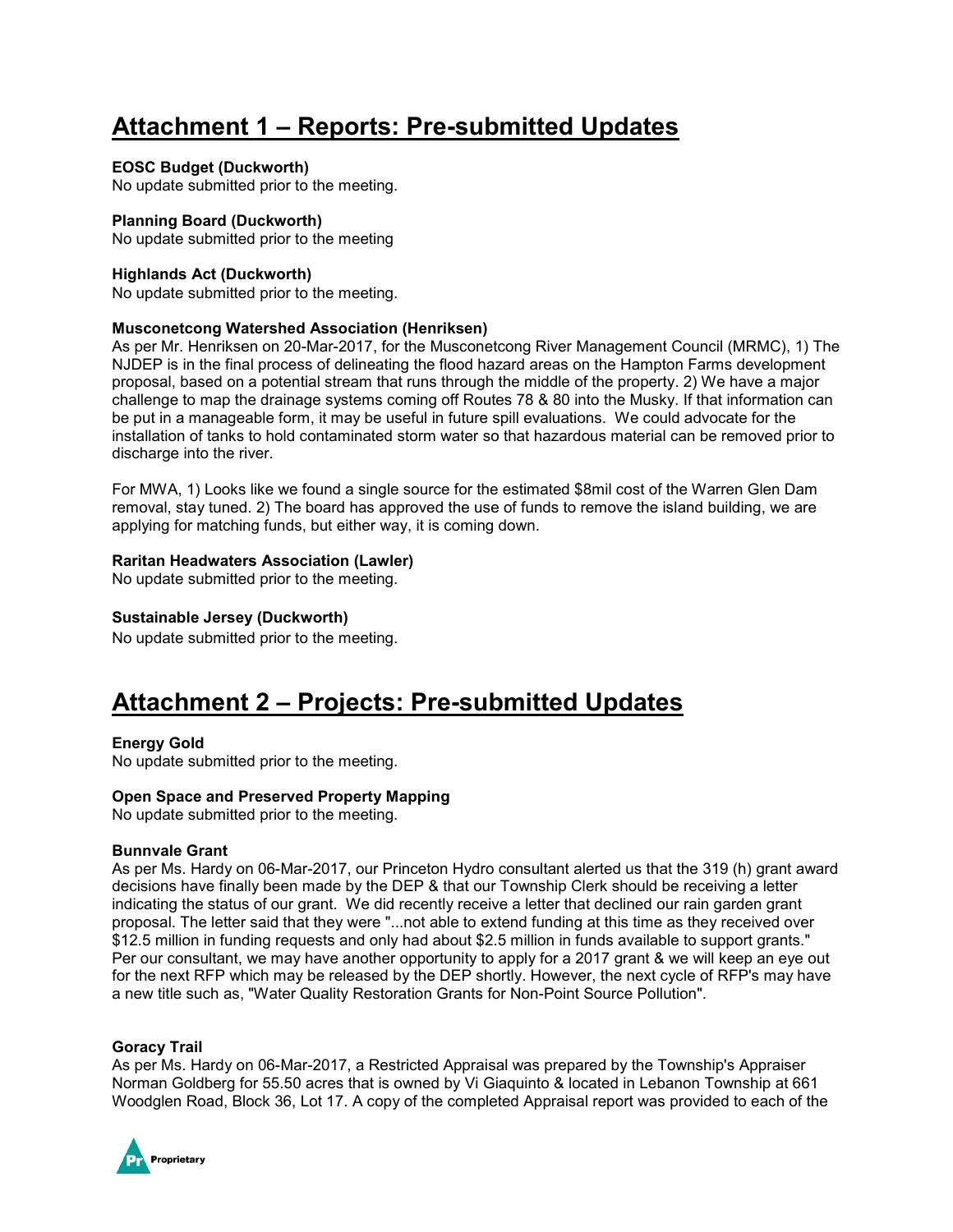members of the LT Committee for their review. On March 1, 2017, it was agreed upon by the Twp Committee to offer the landowner Vi Giaquinto, the Appraiser's recommendation of \$4,400 per acre for a total of \$8,800 for the acquisition of up to 2 acres. Per the Appraiser's report, the overall land value estimate for the entire tract was \$5,500 per acre. However, the proposed acquisition area consists of mostly wooded and rocky land that is further constrained with wetlands and flood plain area associated with tributaries to the Spruce Run. In the Appraiser's professional opinion, a .20 discount should be applied to the \$5,500 to reach a proposed Acquisition Value Estimate of \$4,400 per acre. A meeting with the landowner was then scheduled in order to provide her with an original copy of the Appraisal & to discuss the Township's proposed offer of \$4,400 per acre.

Deputy Mayor/Committeeman Mike Schmidt & EOSC member Sharon Hardy met with the landowner Vi Giaquinto the morning of March 6th to discuss the Appraisal & present a proposed offer of \$4,400 per acre for the approximately 2 acres under consideration for purchase by the Township. Vi was very amenable to the Township's offer and agreed to let the Township's acquire exactly 2 acres from her at a price of \$4,400 per a acre for a total purchase price of \$8,800. It was further discussed that the Township's lawyer would draft a purchase contract for her review.

At the appropriate time, we will also need to obtain 3 bid proposals for title search & insurance, 3 bids to hire a land surveyor, and 3 bids for a Phase I Environmental Study. Note that 3 bids are required for each service provided in order for our partner, the NJWSA, to reimburse the Township for 50% of the costs associated with acquiring the land.

#### **Memorial Park Bio-Blitz**

No update submitted prior to the meeting.

**Recycling Actions** No update submitted prior to the meeting.

### **NJ Water Supply Property Agreement Refresh**

No update submitted prior to the meeting.

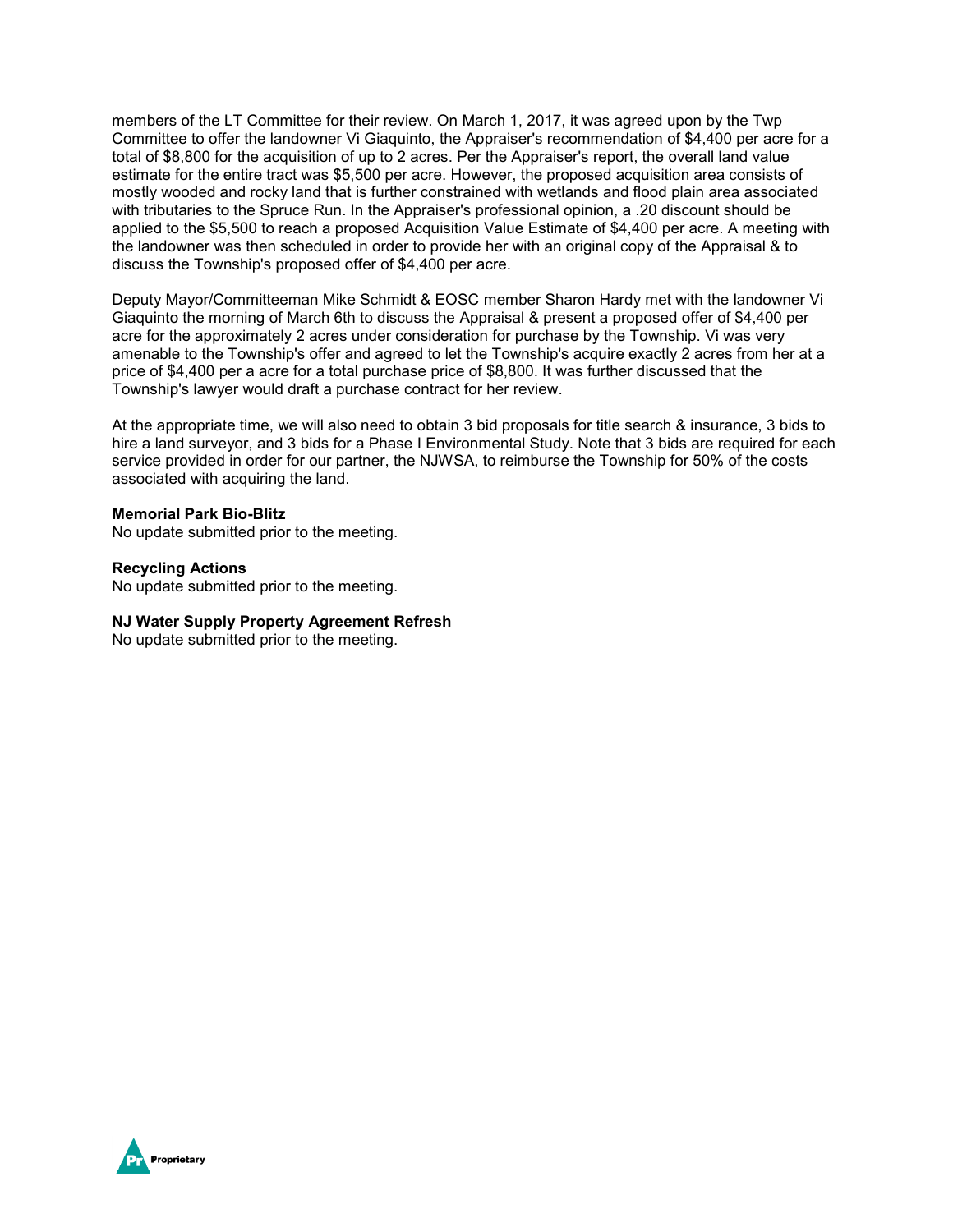## **Lebanon Township Environmental & Open Space Commission Minutes**

March 20th, 2017

### **ROLL CALL**

Meeting called to order with a quorum at: 7:03 PM. In addition to EOSC members, Josh Shaffer and Sharon Wander were in attendance in the audience. Mr. Shaffer expressed an interest in volunteering with EOSC and Ms. Wander is the President of the NJ Butterfly Club Chapter of the North American Butterfly Association (NABA) and was invited by EOSC member, Ms. Lawler, to discuss pollinator gardens.

| <b>EOSC Member</b>      | <b>Role</b>                      | <b>Attendance</b> |
|-------------------------|----------------------------------|-------------------|
| Adam Duckworth          | Chairman, Planning Board Liaison |                   |
| <b>Sharon Petzinger</b> | Member                           | <b>No</b>         |
| Warren Newman           | <b>Member</b>                    | <b>No</b>         |
| Erik Jan Henriksen      | Member                           |                   |
| Nancy Lawler            | <b>IMember</b>                   |                   |
| Deb Goodsite            | Member                           | <b>No</b>         |
| <b>Adam Mickley</b>     | <b>Member</b>                    | No                |
| Sharon Hardy            | Alternate 1                      |                   |
| Kathy Koch              | Alternate 2                      |                   |

### **STANDARD AGENDA**

| <b>Topic</b>                                                            | <b>Intent/Materials</b>                                                                                                                                                                                                                                                                                                                                                                                                                                                                                                                                                               |
|-------------------------------------------------------------------------|---------------------------------------------------------------------------------------------------------------------------------------------------------------------------------------------------------------------------------------------------------------------------------------------------------------------------------------------------------------------------------------------------------------------------------------------------------------------------------------------------------------------------------------------------------------------------------------|
| Kickoff, Roll Call &<br>Connecting<br><b>Moment</b><br>(Adam Duckworth) | Call meeting to order and record attendance.                                                                                                                                                                                                                                                                                                                                                                                                                                                                                                                                          |
| Presentation of<br><b>Minutes</b><br>(Adam Duckworth)                   | Review and approval of February Meeting Minutes, both Regular and Executive<br>Sessions. The following people are approving minutes based on their attendance at<br>the last meeting: Petzinger, Duckworth, Newman, Henriksen, Hardy, Koch, Mickley<br>and Lawler.<br><b>Minutes:</b> A motion to approve minutes of the regular February meeting was made<br>by Ms. Lawler, seconded by Ms. Koch and unanimously approved. A motion to<br>approve minutes of the Executive Session of the February meeting was made by<br>Ms. Lawler, seconded by Ms. Koch and unanimously approved. |
| <b>General Admin</b><br>(Adam Duckworth)                                | Rescheduling of April Meeting<br>$\bullet$<br>Standard Work for Wetlands LOI Response<br>$\bullet$<br>Litter Cleanup - Bag Handout & Road Confirmation<br>$\bullet$<br>Volunteer Picnic (Saturday, 6/10)<br>$\bullet$<br>Califon to Host Emerald Ash Borer Presentation (3/29) - Sharon P. Note<br>RHA Litter Cleanup Donation of Clean Communities Money<br>$\bullet$<br>Land Preservation Rally (link to have been shared by Ms. Lawler)                                                                                                                                            |

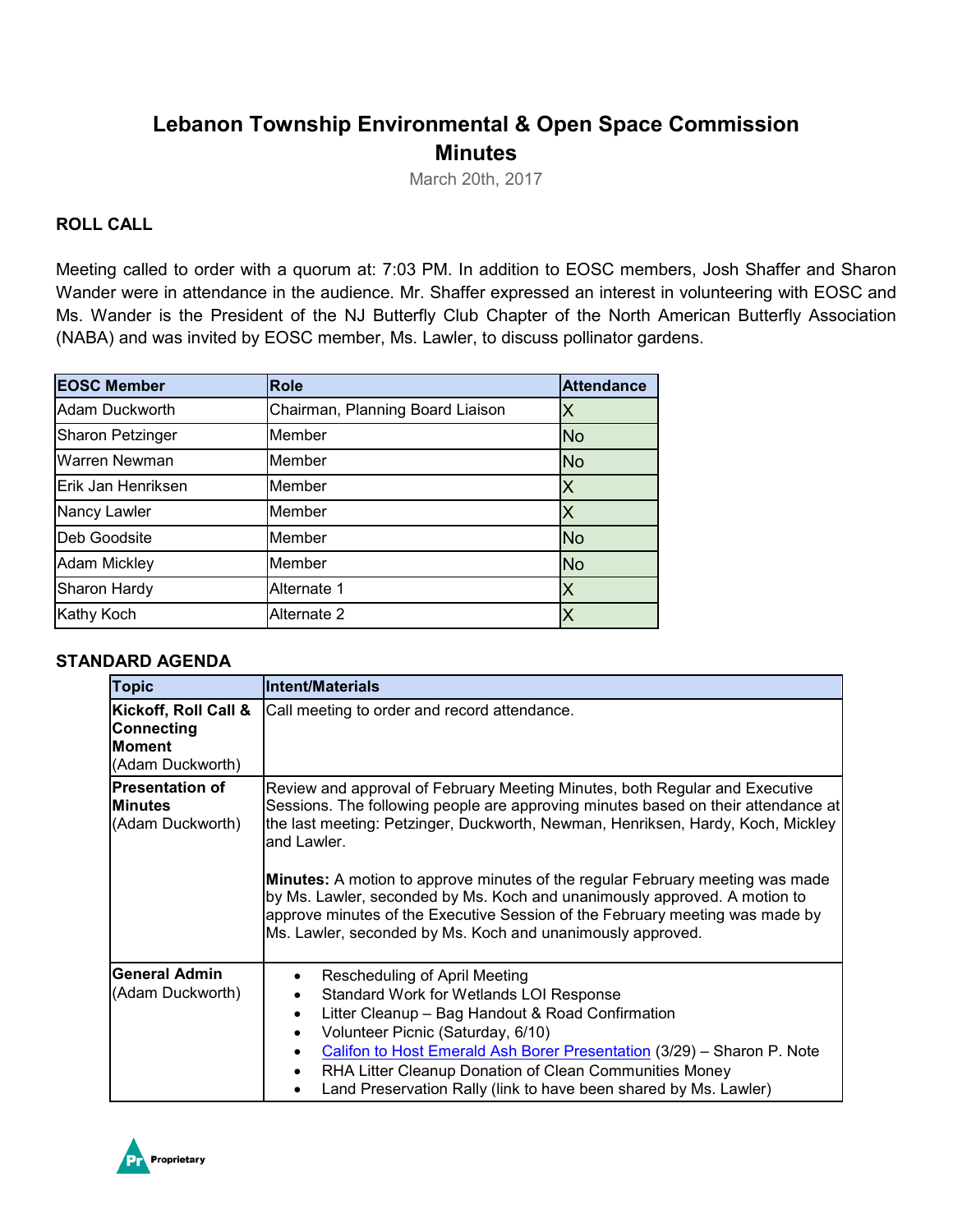| <b>Topic</b>      | <b>Intent/Materials</b>                                                                                                                                                                                                                                                                                                                                                                                                                                                                                                                                                                                                                                                           |
|-------------------|-----------------------------------------------------------------------------------------------------------------------------------------------------------------------------------------------------------------------------------------------------------------------------------------------------------------------------------------------------------------------------------------------------------------------------------------------------------------------------------------------------------------------------------------------------------------------------------------------------------------------------------------------------------------------------------|
|                   | ANJEC Grants for Open Space Stewardship Projects due April 7 <sup>th</sup> (\$1500)<br>Adam will prepare draft grant application for review<br>$\circ$<br>Amzie Clawson Eagle Scout Project Update                                                                                                                                                                                                                                                                                                                                                                                                                                                                                |
|                   | Minutes: Mr. Duckworth asked the team if it would be OK to reschedule the April<br>meeting from April 17 <sup>th</sup> to April 24 <sup>th</sup> due to the school holiday and his unavailability.<br>Ms. Koch stated she would also not be able to attend on the 17 <sup>th</sup> . The team agreed<br>to move the meeting and Mr. Duckworth took the action to reschedule.                                                                                                                                                                                                                                                                                                      |
|                   | Mr. Duckworth distributed bags and gloves to those in attendance for the litter<br>cleanup. He reviewed the assigned roads with those present. Mr. Henriksen stated<br>that he would also do Butler Park Rd. since that is within his scope for the MWA<br>river cleanup.                                                                                                                                                                                                                                                                                                                                                                                                         |
|                   | Mr. Duckworth stated that the Township Volunteer Picnic will be June 10 <sup>th</sup> and<br>expressed his hope that all would consider attending. Ms. Lawler stated she would<br>be traveling at this time and would not be able to attend.                                                                                                                                                                                                                                                                                                                                                                                                                                      |
|                   | Ms. Lawler stated that the Township has traditionally given "Clean Communities"<br>money to the two watershed associations, Musconetcong Watershed Association<br>(MWA) and Raritan Headwaters Association (RHA). The amount has been for \$300<br>each. Mr. Duckworth said he would talk to Mr. Newman, the past EOSC chair, to<br>better understand what EOSC had done in the past and the approved uses for<br>Clean Communities funding. Ms. Lawler stated that Clean Communities is money<br>made available from the state through the county. Ms. Lawler stated that Mayor<br>Laul is familiar with the approved uses for Clean Communities and would be a<br>good contact. |
|                   | Ms. Lawler stated that the "Land Rally" was this past Friday and said it is an event<br>similar to that of the ANJEC Environmental Congress.                                                                                                                                                                                                                                                                                                                                                                                                                                                                                                                                      |
|                   | Mr. Duckworth stated that he spoke with Amzie Clawson and that Mr. Clawson was<br>concerned about the timing for completion of the project and is pursuing another<br>opportunity. Mr. Duckworth stated that Mr. Clawson would contact EOSC if that<br>other opportunity did not pan out and revisit the proposed project of Goracy trail<br>improvements.                                                                                                                                                                                                                                                                                                                        |
| <b>Newsletter</b> | Summer newsletter deadline is May 1 <sup>st</sup> . Articles on the docket include:                                                                                                                                                                                                                                                                                                                                                                                                                                                                                                                                                                                               |
|                   | Litter Cleanup Success Story (Maria Naccarato)<br>Fire Risk Reduction - Brush/Forest (Erik Henriksen w/LTFD)                                                                                                                                                                                                                                                                                                                                                                                                                                                                                                                                                                      |
|                   | Backlog:                                                                                                                                                                                                                                                                                                                                                                                                                                                                                                                                                                                                                                                                          |
|                   | Proper Use of Pesticides and Herbicides (target Summer 2016)<br>Organic Methods<br><b>Invasive Species</b>                                                                                                                                                                                                                                                                                                                                                                                                                                                                                                                                                                        |
|                   | <b>Minutes:</b> Mr. Henriksen said he has not heard back from the fire chief and raised<br>concern about the guidance for reducing fire risk for a residence, saying part of the<br>guidance is to remove trees and vegetation near a home. This is not necessarily a<br>message the EOSC is comfortable sponsoring. Mr. Henriksen suggested we not<br>pursue the Fire Risk Reduction article and said he would come up with an<br>alternative article.                                                                                                                                                                                                                           |

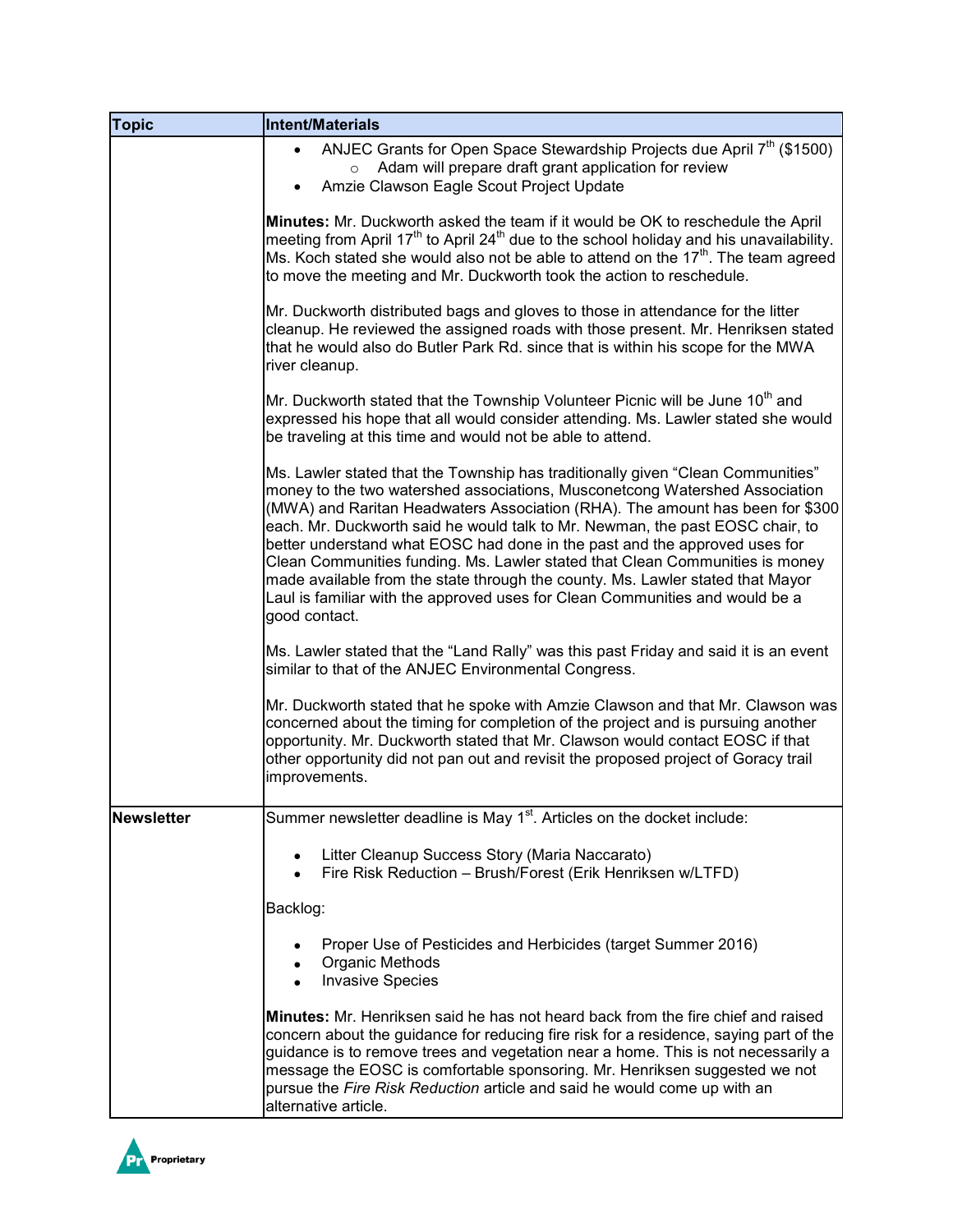| <b>Topic</b>        | <b>Intent/Materials</b>                                                                                                                                                                                                                                                                                                                                                                                                                                                                                                                                                                                                                                         |
|---------------------|-----------------------------------------------------------------------------------------------------------------------------------------------------------------------------------------------------------------------------------------------------------------------------------------------------------------------------------------------------------------------------------------------------------------------------------------------------------------------------------------------------------------------------------------------------------------------------------------------------------------------------------------------------------------|
|                     |                                                                                                                                                                                                                                                                                                                                                                                                                                                                                                                                                                                                                                                                 |
| <b>Reports</b>      | Provide updates on the following standard topics below; see pre-submitted updates<br>in Attachment 1.                                                                                                                                                                                                                                                                                                                                                                                                                                                                                                                                                           |
|                     | EOSC Budget (Duckworth)<br>Planning Board (Duckworth)<br>$\bullet$<br>Highlands Act (Duckworth)<br>٠<br>Musconetcong Watershed Association (Henriksen)<br>Raritan Headwaters Association (Lawler)<br>Sustainable Jersey (Duckworth)                                                                                                                                                                                                                                                                                                                                                                                                                             |
|                     | <b>Minutes:</b> Mr. Duckworth stated he had not been able to attend the prior Planning<br>Board meeting but reviewed the minutes and there was nothing pertinent to EOSC.<br>Ms. Hardy mentioned she did attend and shared some information regarding the<br>proposal to install cellular nodes on telephone poles primarily along Rt. 513.                                                                                                                                                                                                                                                                                                                     |
|                     | Ms. Hardy also stated that there is a public hearing for Point Mountain bridge<br>coming up on April 19 <sup>th</sup> in Mansfield from 6-7:30PM. Mr. Henriksen will attend and<br>Ms. Lawler will likely be there, as well. Questions from the Commission included<br>whether fishing access would be maintained and whether additional parking for<br>cars would be a consideration. Some new signage would be desired, as well.                                                                                                                                                                                                                              |
| Correspondence      | Acknowledge and share any formal correspondence received by EOSC chair or<br>informal correspondence received by EOSC members.                                                                                                                                                                                                                                                                                                                                                                                                                                                                                                                                  |
|                     | None                                                                                                                                                                                                                                                                                                                                                                                                                                                                                                                                                                                                                                                            |
|                     | <b>Minutes:</b> Mr. Duckworth stated he had received no communications and asked the<br>Commission if others had. None had.                                                                                                                                                                                                                                                                                                                                                                                                                                                                                                                                     |
| <b>Focus Topics</b> | A select set of topics that require deeper discussion.                                                                                                                                                                                                                                                                                                                                                                                                                                                                                                                                                                                                          |
|                     | Partnership with the Recreation Committee on the Bee Program<br><b>NJWSA Property Agreement Status</b>                                                                                                                                                                                                                                                                                                                                                                                                                                                                                                                                                          |
|                     | Minutes: Mr. Duckworth provided an overview of the The Biggest Little Pollinator<br>Fair sponsored by the Recreation Commission. He stated that there was an interest<br>in having EOSC contribute to the event with an activity, such as providing plants<br>that can be taken home by the children in attendance. Ms. Lawler stated that the<br>MWA is open to helping us secure native plants, however, the wholesale price for<br>native plants that the MWA receives for their plant sale is \$6 and this would not be<br>cost effective. Ms. Wander stated that Prairie Moon Nursery sells plugs at a cost of<br>38 for \$99.                             |
|                     | Ms. Wander cautioned that the European Honey Bee is not a native species and<br>that most pollinator programs are focused on native species. However, there is no<br>difference in the plants that would be important to those different species. Ms.<br>Lawler highlighted the importance of promoting gardening with native plants and<br>suggested Commission members visit Karen Nash Memorial Garden in<br>Washington as a great example of a pollinator garden. Ms. Wander stated that<br>maintenance must be an important consideration in establishing a pollinator<br>garden; even meadows have to be maintained. She also stated that pollinators are |